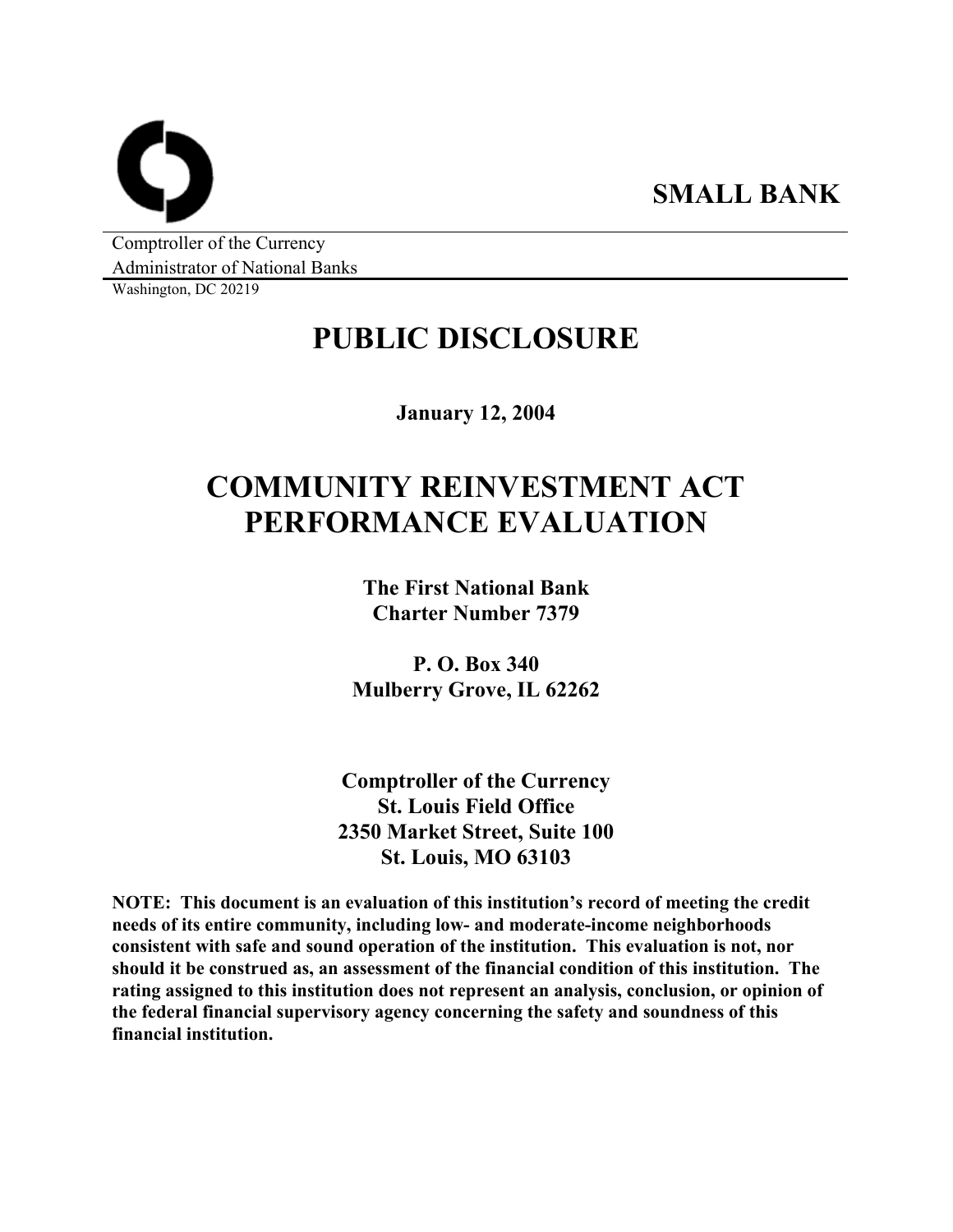# **INSTITUTION'S CRA RATING**

This institution is rated Satisfactory.

All of the lending performance components meet the standards for satisfactory performance. The major factors that support this rating follow.

- The bank's lending distribution to borrowers of different income levels and businesses of different sizes is reasonable.
- Loans are reasonably distributed by geography classification.
- The level of lending is good. The bank's average loan-to-deposit ratio was 67% during the evaluation period.
- A substantial majority of the bank's loans extended during this evaluation period were originated within the bank's assessment area (AA).

# **DESCRIPTION OF INSTITUTION**

The First National Bank (FNB) is wholly owned by MGB Bancshares, a one-bank holding company located in the city of Mulberry Grove, Illinois. As of December 31, 2002, FNB had total assets of \$82 million, net loans of \$47 million, total deposits of \$72 million, and total risk based capital of \$5 million. FNB assets represent substantially all of the holding company's assets; there are no subsidiaries or affiliates. There have been no changes in the bank's corporate structure since the last CRA evaluation.

FNB operates four full service offices. Of the bank's eight ATMs, three are depository ATMs in the AA, four are non-depository ATMs in the AA, and one ATM is a non-depository ATM located outside the AA. The main office is located in downtown Mulberry Grove, Illinois. Two branches are located in Mattoon and one in Greenville. The bank also has a trust department in Mattoon. Both facilities in Mattoon were opened during this evaluation period and no branches have been closed.

FNB offers traditional bank services and loan products normally associated with a community bank. As of December 31, 2002, net loans represented 52% of total assets. Bank management also indicated that during 2000, 2001 and 2002 ninety-eight fixed-rate residential real estate loans totaling \$8 million were referred to and originated by another institution for sale in the secondary market. Primary loan product types were identified based on outstanding balances, discussions with bank management, and loan origination reports. As illustrated in the following charts, the bank's primary product types during the evaluation period in the Mulberry Grove AA were commercial, residential real estate, and consumer loans. In the Mattoon AA, the primary products during the evaluation period were commercial and residential real estate loans. We did not segregate home mortgage loans by purpose (purchase, refinance, home improvement), as the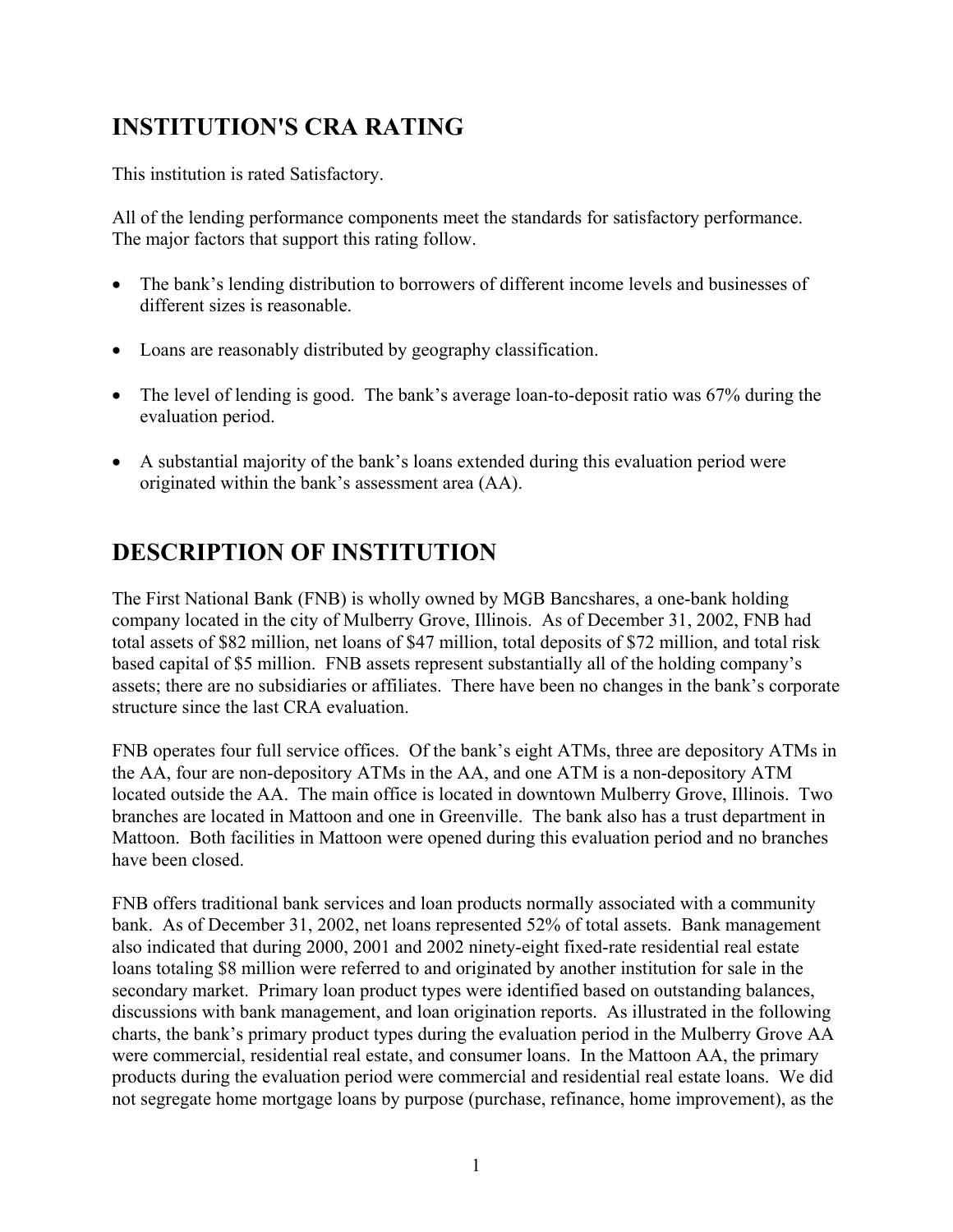data was not readily available from bank reports.

| $\mathbf{H}$ . The set of $\mathbf{H}$ of $\mathbf{H}$ is the set of $\mathbf{H}$ is the set of $\mathbf{H}$ |                          |                         |  |  |  |  |  |
|--------------------------------------------------------------------------------------------------------------|--------------------------|-------------------------|--|--|--|--|--|
| <b>Loan Type</b>                                                                                             | % by Dollars Outstanding | % by Number Outstanding |  |  |  |  |  |
| <b>Residential</b>                                                                                           | 30%                      | 13%                     |  |  |  |  |  |
| <b>Consumer</b>                                                                                              | 20%                      | 69%                     |  |  |  |  |  |
| Commercial                                                                                                   | 44%                      | 15%                     |  |  |  |  |  |
| Farm                                                                                                         | 6%                       | 3%                      |  |  |  |  |  |
| Other                                                                                                        | $0\%$                    | $0\%$                   |  |  |  |  |  |
| Total                                                                                                        | 100%                     | 100%                    |  |  |  |  |  |

#### **Mulberry Grove AA Loans Outstanding**

|  | <b>Mulberry Grove AA Loan Originations 2000 - 2002</b> |  |
|--|--------------------------------------------------------|--|
|  |                                                        |  |

| <b>Loan Type</b>   | <b>Number</b> | Amount      |
|--------------------|---------------|-------------|
| <b>Residential</b> | 174           | \$9,477,615 |
| <b>Commercial</b>  | 186           | \$8,734,721 |
| Consumer           | l,067         | \$9,585,274 |

#### **Mattoon AA Loans Outstanding**

| <b>Loan Type</b>   | % by Dollars Outstanding | % by Number Outstanding |
|--------------------|--------------------------|-------------------------|
| <b>Residential</b> | 20%                      | 10%                     |
| Consumer           | 9%                       | 49%                     |
| Commercial         | 69%                      | 40%                     |
| Farm               | $1\%$                    | $1\%$                   |
| Other              | $1\%$                    | $0\%$                   |
| Total              | 100%                     | $100\%$                 |

#### **Mattoon AA Loan Originations 2000 – 2002**

| <b>Loan Type</b>   | <b>Number</b> | Amount       |
|--------------------|---------------|--------------|
| <b>Residential</b> |               | \$5,874,220  |
| <b>Commercial</b>  | 276           | \$20,500,078 |
| Consumer           | 356           | 3,472,939    |

To further our understanding of the community's credit needs, we performed a community contact with a businessperson knowledgeable about Bond County; that person confirmed the need for residential real estate loans.

There are no legal or financial constraints placed on the bank's ability to meet the community credit needs. The bank has adequate resources to provide for the credit needs of its AA. The type and amount of CRA activities are consistent with the bank's size, its financial capacity, local economic conditions, and the credit needs of the community.

FNB's last CRA evaluation was May 18, 1998, and we rated the bank Satisfactory.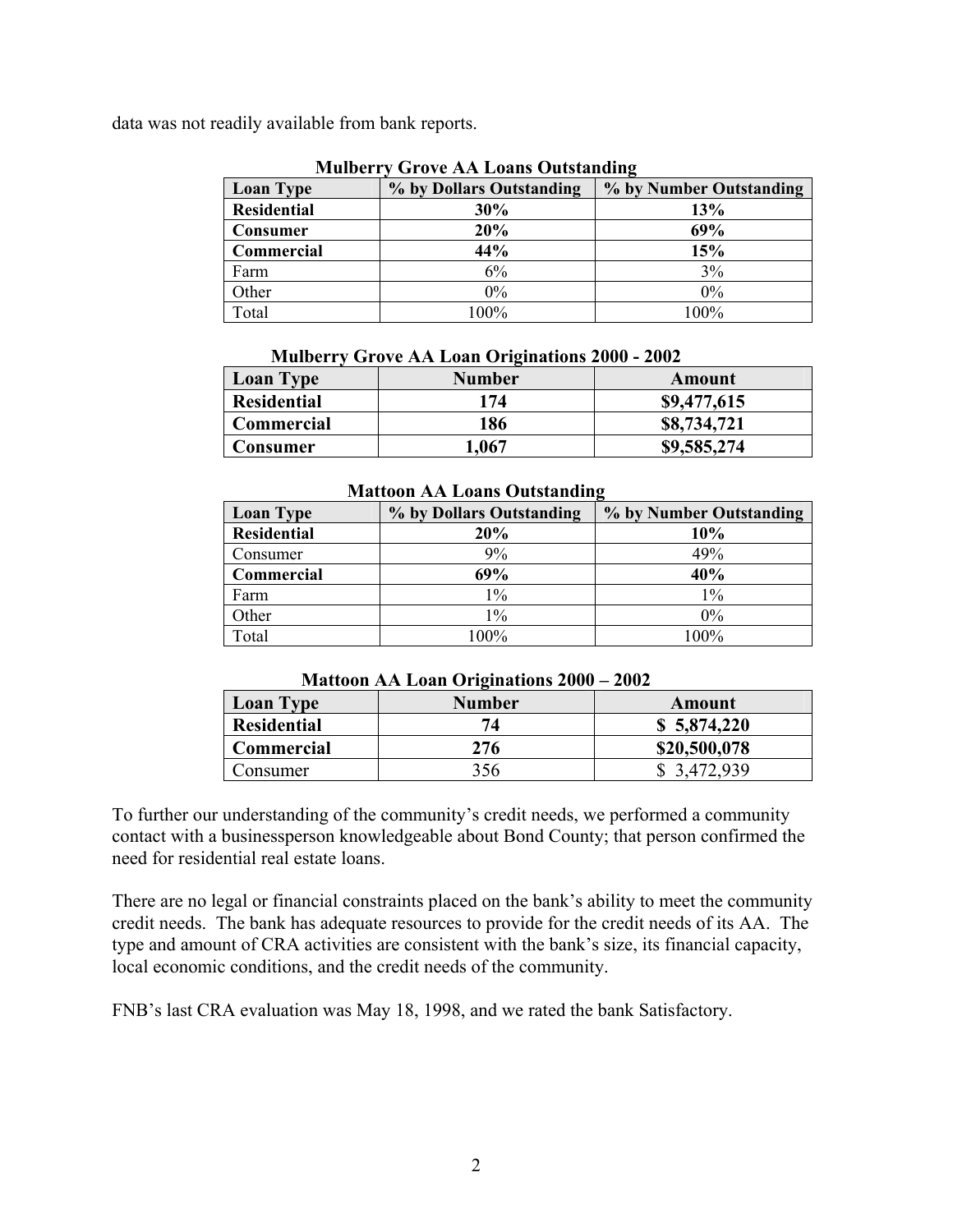# **DESCRIPTION OF ASSESSMENT AREAS**

## **Description of Mulberry Grove Assessment Area**

Management designated Bond County and portions of Fayette County as one of the bank's two assessment areas. This is a contiguous area, meets the requirements of the regulation, and does not arbitrarily exclude low- or moderate-income geographies.

The AA is in a non-Metropolitan Statistical Area (non-MSA) and is comprised of eight Block Numbering Areas (BNA): 9507, 9508, 9509, 9510, 9512, 9513, 9514, and 9515. Based on the 1990 Census, all BNAs are classified as middle-income. Total AA population is 26,585, which included 7,319 families. Of these families, 1,515 or 21% were classified as low-income, 1,466 or 20% as moderate-income, 1,864 or 25% as middle-income, and 2,474 or 34% as upperincome. The non-MSA median family income as of the 1990 Census was \$29,693. The 2002 updated figure, adjusted for inflation by the Department of Housing and Urban Development, is \$46,700. We used the 2002 updated figure in our analysis to determine the borrower income levels.

Based on the 1990 Census data for the AA, 18% of the population is age 65 or older, 17% of households are in retirement, and 14% of households live below the poverty level. In 1990, the median housing value for the AA was \$37,460 and the median age of the housing stock was 45 years. The median housing value increased 76% between the 1990 and 2000 Census. However, non-MSA median family income, as noted above, did not keep pace with this significant increase in housing values. Local housing for the AA was 81% 1-4 family units, with only 69% owner-occupied and 8% vacant.

Economic conditions are reported as stable. Unemployment in Bond County at December 31, 2002 was 5.6% compared to the state average of 6.4% and the national average of 5.7%. Fayette County unemployment was 7.7%. Major employers include federal and state correctional facilities, Greenville College, DeMoulin Bros. & Co., Ultaut Memorial Hospital, United Stationers Supply, and Carlisle Syntec Systems.

### **Description of Mattoon Assessment Area**

Management designated Coles County as its second AA. This is a contiguous area, meets the requirements of the regulation, and does not arbitrarily exclude low- or moderate-income geographies.

The AA is in a non-MSA and is comprised of 12 BNAs: 0001, 0002, 0003, 0004, 0005, 0006, 0007, 0008, 0009, 0010, 0011, and 0012. Based on the 1990 non-MSA median family income, there are no BNAs classified as low-income; one BNA, or 8%, is classified as moderate-income; eight BNAs, or 67%, are classified as middle-income; and three BNAs, or 25%, are classified as upper-income. Total AA population is 51,644, which includes 11,996 families. Of these families, 2,158, or 18%, are classified as low-income; 1,897, or 16%, as moderate-income; 2,715, or 23%, as middle-income; and 5,226, or 44%, as upper-income. The non-MSA median family income as of the 1990 census was \$29,693. The 2002 updated figure, adjusted for inflation by the Department of Housing and Urban Development, is \$46,700. We used the 2002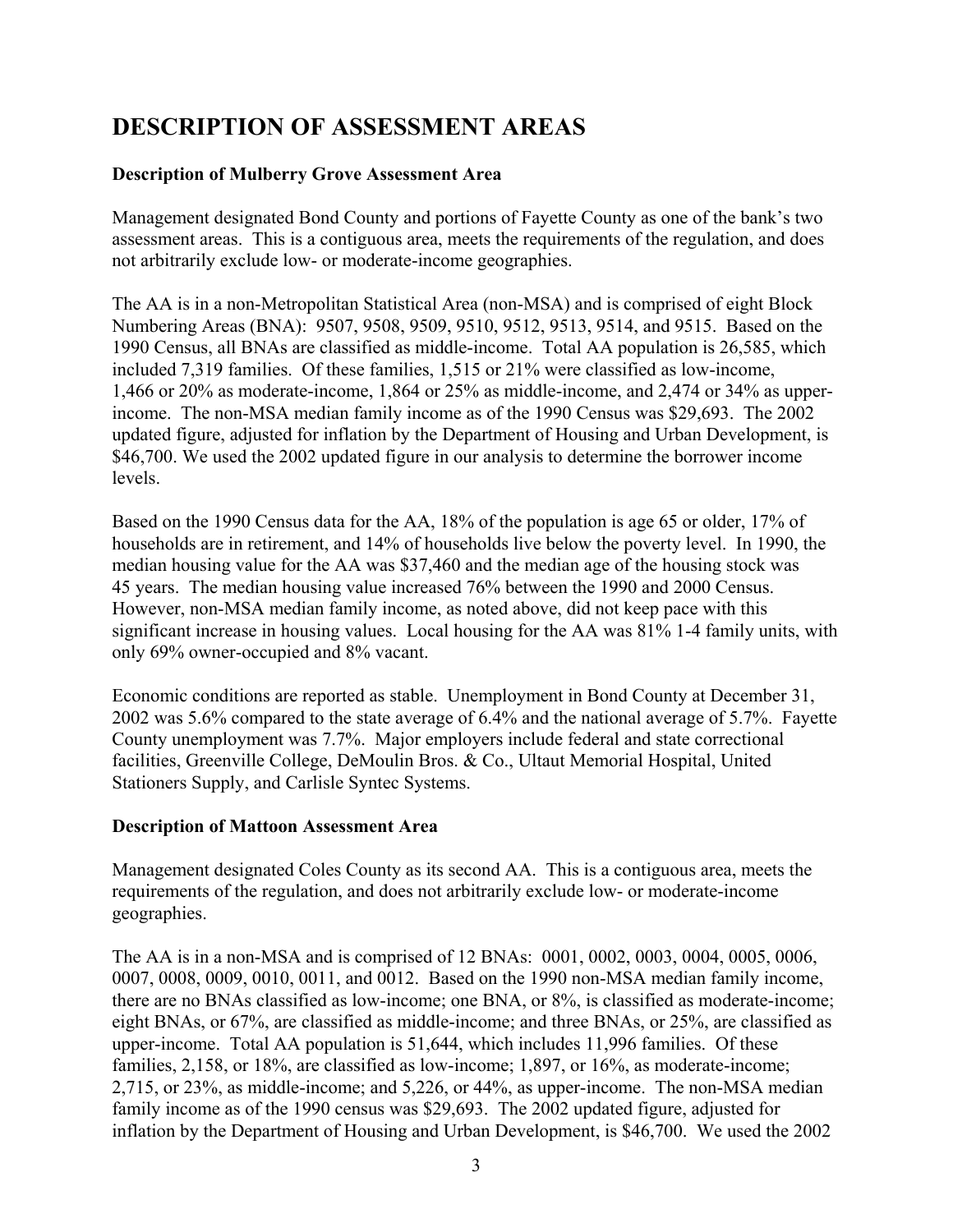updated figure in our analysis to determine the borrower income levels.

Based on the 1990 Census data for the AA, 14% of the population is age 65 or older, 13% of households are in retirement, and 16% of households live below the poverty level. In 1990, the median housing value for the AA was \$46,021 and the median age of the housing stock was 47 years. Local housing for the AA was 78% 1-4 family units, with only 60% owner-occupied and 6% vacant.

The bank's Mattoon Community Banking Center on Broadway Avenue is located in BNA 0004, which is the moderate-income BNA. This facility also has a non-depository ATM. The population of this BNA of 2,733 represents only 5% of the entire AA. Of the 721 families in this BNA, 34% were classified as low-income, 22% as moderate-income, 24% as middle-income and 20% as upper-income. Twenty-four percent of households in the BNA live below the poverty level, 14% are retired, and 45% receive social security. Only 52% of housing units are owneroccupied with 41% rental units.

Economic conditions in Coles County are reported as stable with an unemployment rate of 5.9% at December 31, 2002. This compares to the state average of 6.4% and the national average of 5.7%. Major employers include Eastern Illinois University, Kal Kan Foods, Sara Bush Lincoln Health Center, Lender's Bagel Bakery, and Lake Land College.

## **CONCLUSIONS ABOUT PERFORMANCE CRITERIA**

FNB's lending reflects adequate dispersion among borrowers and geographies of different income levels and businesses of different sizes. Please refer to the "Description of Institution" and "Description of Assessment Areas" section of this evaluation for details on factors which impact the bank's performance.

### **Loan-to-Deposit Ratio**

FNB's loan-to-deposit (LTD) ratio is reasonable. As of December 31, 2002, the bank's LTD ratio was 65%. FNB's quarterly average LTD ratio since May 18, 1998 was 67%. This is comparable to four similarly situated banks in the area whose quarterly average LTD ratios ranged from 58% to 78%, with an average ratio of 69%. These banks are considered similarly situated because of their size, lending opportunities, and location.

### **Lending in Assessment Area**

Lending in the AA is satisfactory. A majority of the bank's commercial loans originated during the evaluation period were made in the AA. A sample of 20 commercial loans found that 95% by number were made within the bank's AA.

### **Lending to Borrowers of Different Incomes and to Businesses of Different Sizes**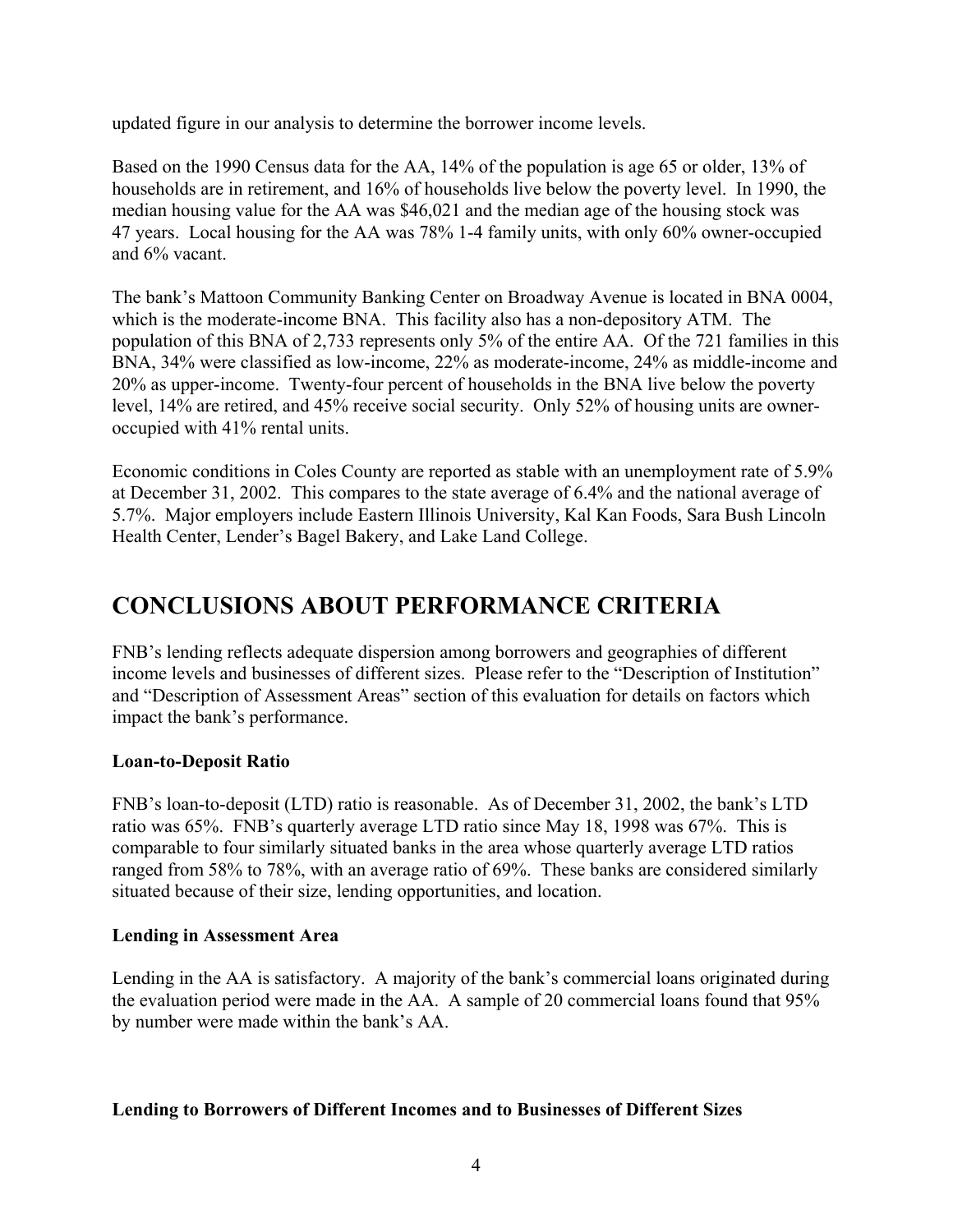The borrower distribution of FNB's home mortgage and commercial loans reflects adequate dispersion among borrowers of different income levels and businesses of different sizes in both AAs. FNB's consumer loans in the Mulberry Grove AA also reflects adequate dispersion. In the evaluation of borrower distribution, we gave consideration to the poverty level within each AA (14% in the Mulberry Grove AA and 16% in the Mattoon AA). Due to reasons of affordability, it is unlikely that those with incomes below the poverty level would be involved in home mortgage financing. Accordingly, we considered this in evaluating the bank's lending distribution to low-income borrowers.

#### *Residential Real Estate – Mulberry Grove and Mattoon AAs*

The overall borrower distribution of residential real estate loans is adequate in both AAs. The percentage of residential real estate loans to low-income families is low but adequate considering the poverty level of each AA and the barriers that this may have on home ownership. The portion of residential real estate loans made to moderate-income families is good and approximates demographic data. The data used to evaluate FNB's residential lending activity is presented in the following table.

| <b>Borrower Distribution of Residential Real Estate Loans</b> |           |          |           |          |           |          |           |          |  |  |
|---------------------------------------------------------------|-----------|----------|-----------|----------|-----------|----------|-----------|----------|--|--|
| Borrower<br>Income Level                                      | Low       |          | Moderate  |          | Middle    |          | Upper     |          |  |  |
|                                                               | $%$ of AA | % of     | $%$ of AA | $%$ of   | $%$ of AA | % of     | $%$ of AA | $%$ of   |  |  |
|                                                               | Families  | Number   | Families  | Number   | Families  | Number   | Families  | Number   |  |  |
|                                                               |           | of Loans |           | of Loans |           | of Loans |           | of Loans |  |  |
| <b>Mulberry Grove</b>                                         | 21%       | $5\%$    | 20%       | 18%      | 25%       | 35%      | 34%       | 42%      |  |  |
| Mattoon                                                       | 18%       | 12%      | 16%       | 14%      | 23%       | 23%      | 43%       | 51%      |  |  |

*Sources: Loan Sample (60 loans in Mulberry Grove AA and 35 loans in Mattoon AA) and 1990 U.S. Census Information. The updated 2002 non-MSA median family income is \$46,700. The income categories are defined as: less than 50%, 50% to 80%, 80% to 120%, and over 120%, respectively, of \$46,700.*

#### *Consumer Loans – Mulberry Grove AA*

The borrower distribution of consumer loans in the Mulberry Grove AA is reasonable and approximates demographic data.

| <b>Borrower Distribution of Consumer Loans in Mulberry Grove AA</b> |           |          |                                                                               |                       |         |          |         |          |  |  |
|---------------------------------------------------------------------|-----------|----------|-------------------------------------------------------------------------------|-----------------------|---------|----------|---------|----------|--|--|
| Borrower<br>Income Level                                            | Low       |          | Moderate                                                                      |                       | Middle  |          | Upper   |          |  |  |
|                                                                     | % of $AA$ |          | % of $\parallel$ % of AA                                                      | $%$ of $\blacksquare$ | % of AA | $%$ of   | % of AA | $%$ of   |  |  |
|                                                                     |           |          | Households Number   Households Number   Households Number   Households Number |                       |         |          |         |          |  |  |
|                                                                     |           | of Loans |                                                                               | of Loans              |         | of Loans |         | of Loans |  |  |
| Consumer<br>Loans                                                   | 26%       | 25%      | 16%                                                                           | 17%                   | 19%     | 29%      | 39%     | 29%      |  |  |

*Source: Loan sample (24 loans in AA) and 1990 U.S. Census data.* 

### *Business Loans – Mulberry Grove AA*

The bank's overall lending distribution to businesses of different sizes is adequate. The data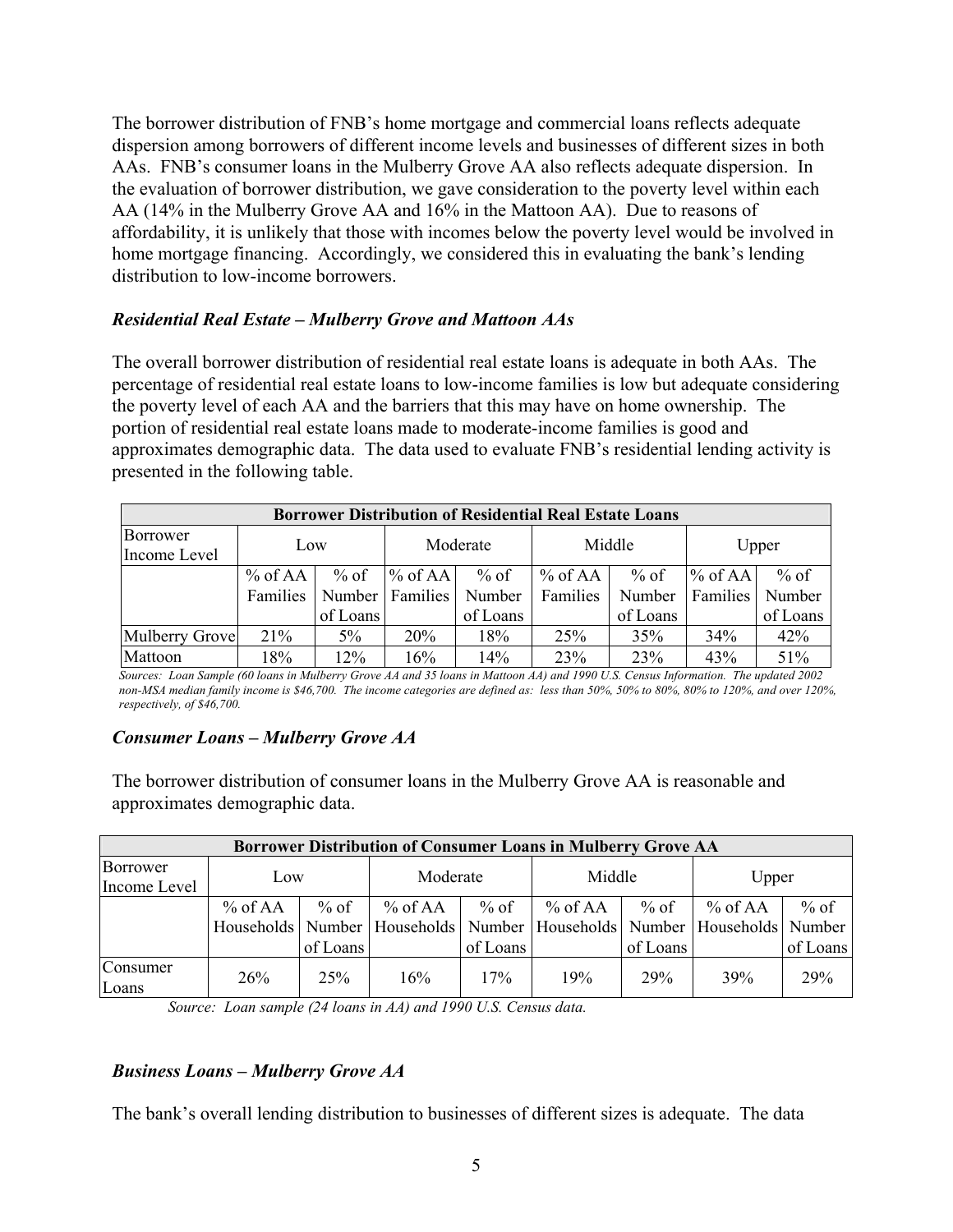| Borrower Distribution of Loans to Businesses in Mulberry Grove AA |                    |                |  |  |  |  |  |
|-------------------------------------------------------------------|--------------------|----------------|--|--|--|--|--|
| Business Revenues (or Sales)                                      | $\leq$ \$1,000,000 | $>\$1,000,000$ |  |  |  |  |  |
| $\%$ of AA Businesses*                                            | 78%                | $5\%$          |  |  |  |  |  |
| $\%$ of Bank Loans in AA by #                                     | 70%                | 30%            |  |  |  |  |  |
| $\%$ of Bank Loans in AA by \$                                    | 73 <sub>%</sub>    | $27\%$         |  |  |  |  |  |

used to evaluate FNB's business lending activity is presented in the following table.

*Source: Loan Sample and Dunn and Bradstreet 2002 data. \* 17% of AA businesses did not report revenue data* 

Based on the sample of 20 loans selected, FNB's business lending to small businesses (70% by number and 73% by dollar) with revenues of \$1 million or less approximates the percentage of small businesses (78%) in the AA.

#### *Business Loans – Mattoon AA*

The bank's overall lending distribution to businesses of different sizes is adequate. The data used to evaluate FNB's business lending activity is presented in the following table.

| <b>Borrower Distribution of Loans to Businesses in Mattoon AA</b> |                    |               |  |  |  |  |  |
|-------------------------------------------------------------------|--------------------|---------------|--|--|--|--|--|
| Business Revenues (or Sales)                                      | $\leq$ \$1,000,000 | > \$1,000,000 |  |  |  |  |  |
| % of AA Businesses*                                               | 84%                | $7\%$         |  |  |  |  |  |
| $\%$ of Bank Loans in AA by #                                     | 75%                | 25%           |  |  |  |  |  |
| % of Bank Loans in AA by \$                                       | 67%                | 33%           |  |  |  |  |  |

*Source: Loan Sample and Dunn and Bradstreet 2002 data. \* 9% of AA businesses did not report revenue data* 

Based on the sample of 20 loans selected, FNB's business lending to small businesses (75% by number and 67% by dollar) with revenues of \$1 million or less is below the percentage of small businesses (84%) in the AA. However, the difference is not considered significant and lending to small businesses in the Mattoon AA is adequate.

### **Geographic Distribution of Loans**

### *Mulberry Grove AA*

Analysis of the geographic distribution of the bank's loans in the Mulberry Grove AA would not be meaningful. The Mulberry Grove AA consists of eight BNAs, which are all classified as middle-income.

### *Residential Real Estate Loans – Mattoon AA*

Residential real estate loan geographic distribution is adequate. The data used to evaluate FNB's residential lending activity is presented in the following table.

| Geographic Distribution of Residential Real Estate Loans in Mattoon AA |               |          |        |       |  |  |
|------------------------------------------------------------------------|---------------|----------|--------|-------|--|--|
| <b>BNA</b> Income<br>Level                                             | $_{\rm{.0W}}$ | Moderate | Middle | Upper |  |  |